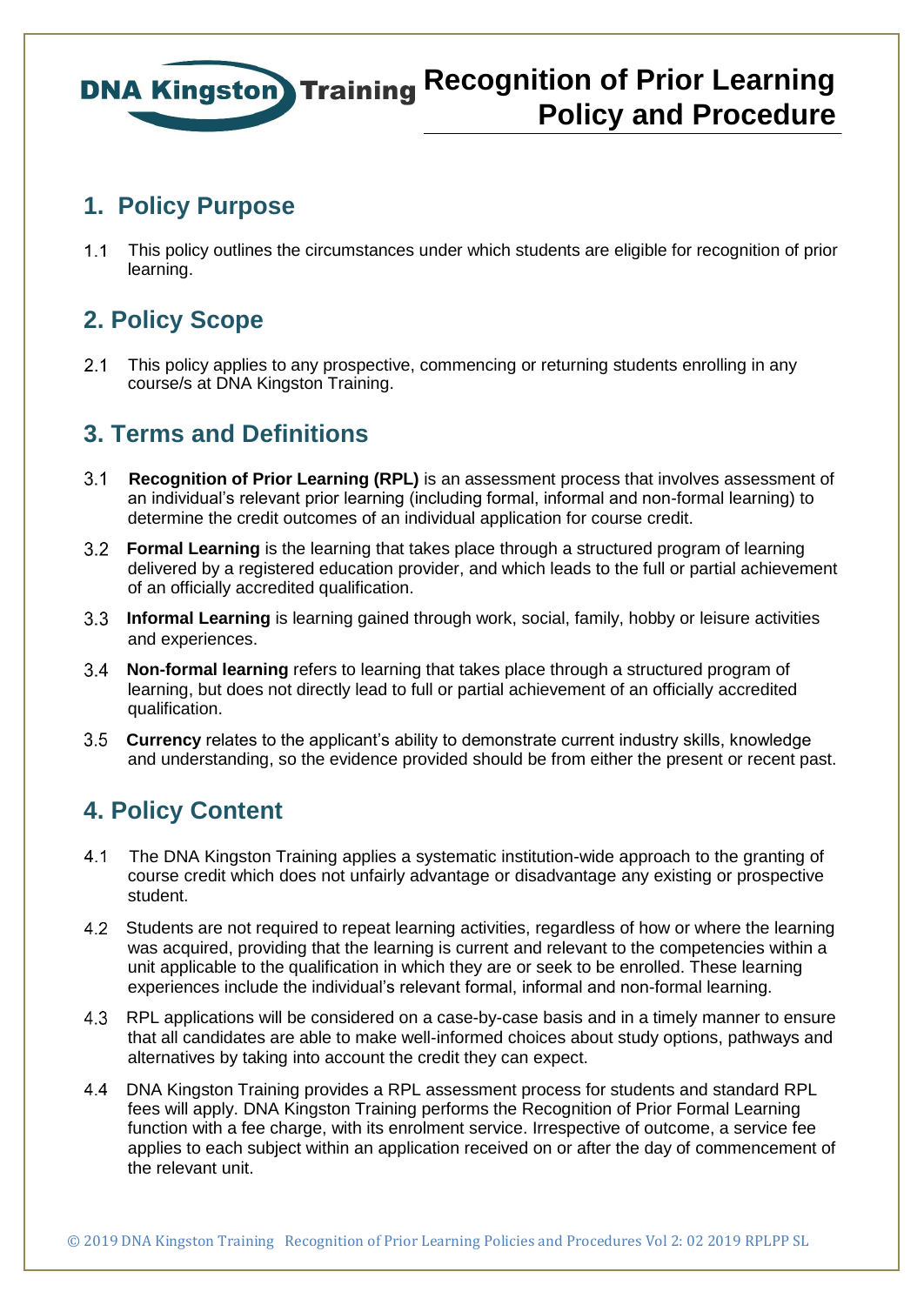- Where the process relates to the Recognition of Prior Informal or Non-formal Learning, a service fee applies to each subject, irrespective of outcome or time of submission.
- 4.6 Candidates are required to complete the appropriate section of the RPL application form and provide supportive evidence appropriate to the type of prior learning. This evidence will be assessed and, if necessary, an interview held at which the candidate may provide additional evidence of the relevant competencies or demonstrate the relevant skills. For overseas applicants and those not living within reasonable travel distance to a College campus, this interview and/or demonstration may be conducted by telephone or on-campus after arrival.
- DNA Kingston Training reserves the right not to recognise part or all of any previous experience if the assessor believes that the competencies or knowledge demonstrated and recorded fall significantly short of the industry standard as stated within the relevant National Training Package or accredited course. In such a case, the candidate will be required to complete further training in the unit.
- There is no limit to the amount of RPL that can be granted to any one student. A full qualification can be attained in this way, and a special RPL fee would apply in such circumstances, based on 50% of the private standard course cost.

#### **5. Whole qualification or unit**

- 5.1 Applications for recognition of prior formal learning for an entire unit of competency will be processed with a fee. The student will not be required to participate in any of the lectures it is totally an assessment process.
- 5.2 However, a student may also apply for recognition of prior learning for a whole qualification. Once again this is an assessment process only. Any gaps in the assessment process, the student may require to attend lectures and receive learning material to become competent in the assessment process.

### **7. General process**

- 7.1 Applications for Recognition of Prior Learning (RPL) are administered by the Admissions team during the enrolment process, and by the Manager of Studies if submitted after the commencement of the VET course of study. Candidates are encouraged to discuss any prior learning they may have with the Admissions Team and Manager of Studies or International Manager who can provide further guidance if needed in relation to the process shown below.
	- 7.1.1 Candidates should think carefully about what expertise has been acquired over time, in particular whether they have 'depth' of knowledge and/or strong skills in specific areas.
	- 7.1.2 If the candidate wishes to proceed with the application, he/she should obtain a relevant application form from International Manager at DNA Kingston Training.
	- 7.1.3 Candidates already on campus should consult with the Manager of Studies, who will provide the appropriate application form and additional guidance.
	- 7.1.4 Once the application form has been completed by the candidate, it should be submitted as part of the Application for Admission for prospective students or to the Manager of Studies for current students. It is expected that such applications would occur by the end of the first week of the relevant subject.
	- 7.1.5 Applications must be accompanied by original or certified copy documents (e.g.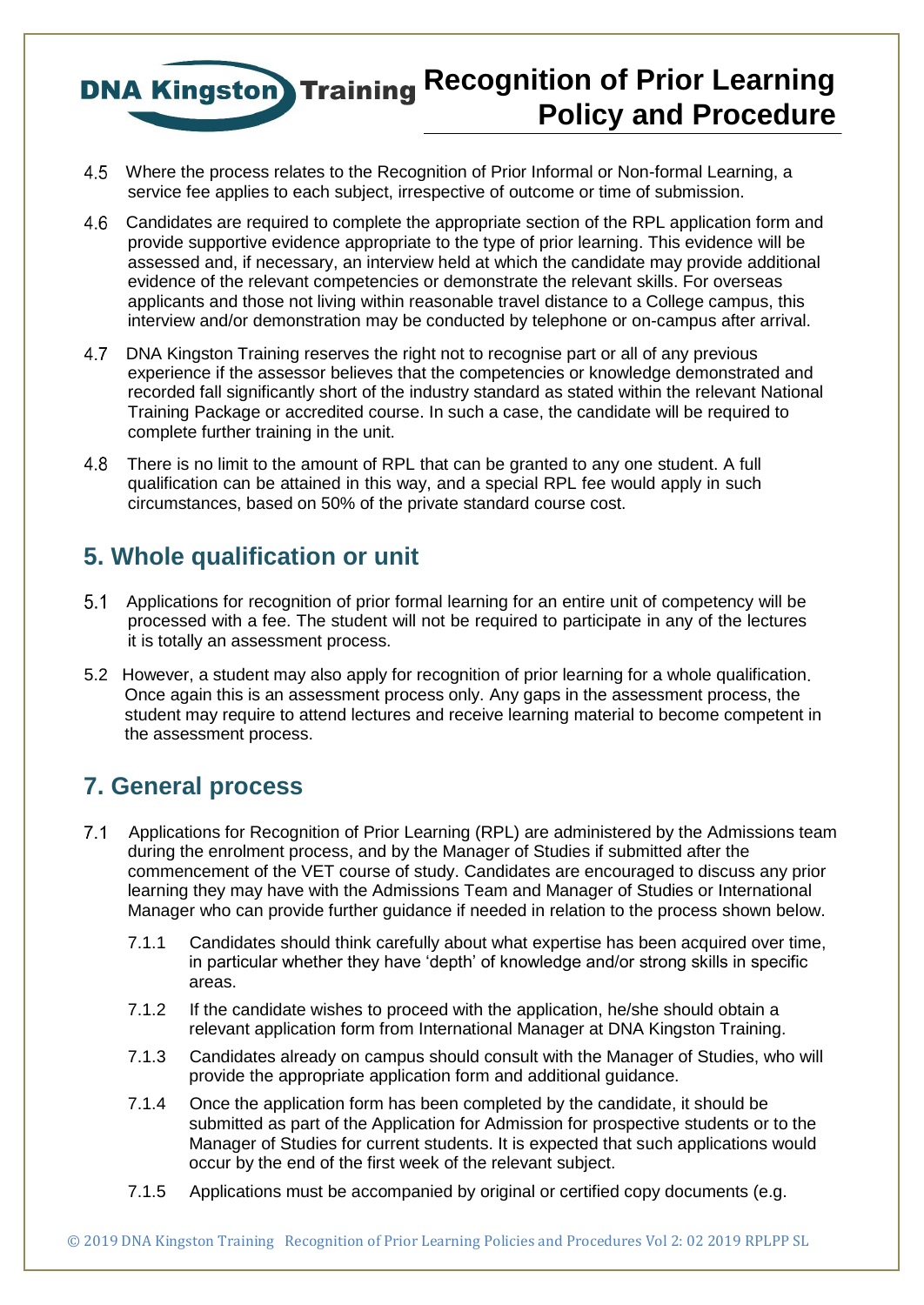Awards, Statements of Attainment, subject descriptors from other education providers, work samples or letters on letterhead from current and/or previous employers.)

7.1.6 The RPL assessment will include the verification of the currency, equivalency, and authenticity of the documents submitted. Overseas and domestic academic qualifications presented for an application for course credit will be authenticated by:

Original documents (i.e. award and transcript of results) being provided by the

candidate to the authorised College representative; or

Copies of the original documents (i.e. award and transcript of results) being provided by the candidate which have been either:

Notarised by a Justice of the Peace or equivalent authority; or

 Verified as a true and correct copy of the original documents by an authorised College representative.

- 7.1.7 Should the College representative suspect that the academic document presented has been altered or fraudulently created, contact will be made with the conferring institution to validate the claims of the candidate.
- 7.1.8 All claimed work experience must be relevant to the qualification, and should be within the last five years of the date of application. Candidates must provide Statements of Service on official company letterhead providing contact details of the employer. Past employers are contacted to verify work experience on a case-by-case basis.
- 7.1.9 This evidence will demonstrate they are able to commence the assessment only and assist with gathering additional evidence to demonstrate competency and currency.

© 2019 DNA Kingston Training Recognition of Prior Learning Policies and Procedures Vol 2: 02 2019 RPLPP SL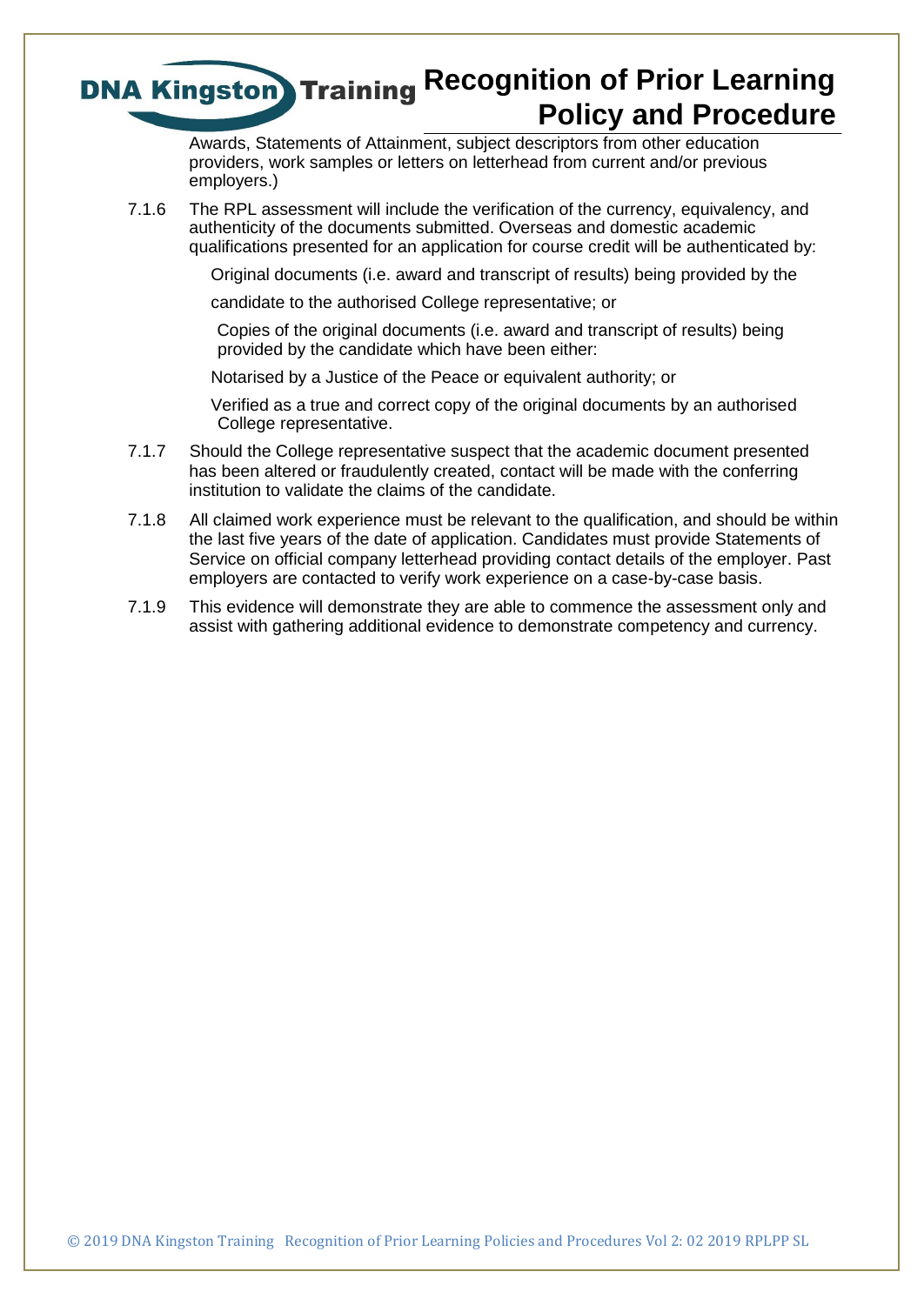- 7.1.10 After this assessment process, the Manager of Studies will provide a written notification explaining the units for which credit or RPL has been granted, and those which have been declined and why.
- 7.1.11 If the candidate is dissatisfied with the outcome, he/she has the option to appeal against the decision, but must do so within twenty (20) working days of the date nominated on the written notification.
- 7.1.12 If the candidate is currently enrolled, he/she must attend all scheduled classes until the written notification in received, and until he/she has signed and returned that to the Manager of Studies.

#### **8. Procedure**

- This document outlines DNA Kingston Training policy and process for students to be granted recognition of prior learning if they have suitable prior training and/or experience.
- According to the AQF National Principles and Operational Guidelines, RPL can be used in two ways:
	- 8.2.1 As an alternative mechanism for gaining access to a course or qualification. A candidate may gain entry to a course or qualification using RPL as an alternative to possessing the prerequisites for entry based on formal education and training. An example of this is a candidate who obtains a place in a diploma course using RPL (based on life or work experience) when they have not completed the relevant prerequisites; and/or
	- 8.2.2 For the award of unit/s of competency that form part of a qualification, leading to the partial or full completion of the requirements for that course or qualification.
- RPL may use different assessment methods, but they should be no less and no more rigorous than conventional methods of assessing competence in the VET sector.
- 8.4 To recognise prior learning we ensure:
	- 8.4.1 That candidates know that RPL provides an alternative pathway to course attendance (through this policy provided on orientation day, web site, student handbook, acceptance contract and contacting the Manager of Studies or International Manager at our Head Office.
	- 8.4.2 In consultation with the candidate, the learning, skills and knowledge that the candidate is able to demonstrate against the learning outcomes or performance criteria of the course or qualification for which the candidate is seeking entry or the award of credit.
	- 8.4.3 Whether any further evidence is needed to support the claim of competence and arrange for appropriate additional learning experiences or gap training where appropriate.
	- 8.4.4 Conduct an assessment confirms competence. To make RPL a user-friendly assessment pathway, assessors need to adopt a flexible and interactive approach, and provide information, advice and feedback to RPL candidates in the same way that they provide support and assistance to all candidates seeking to have their skills developed and assessed.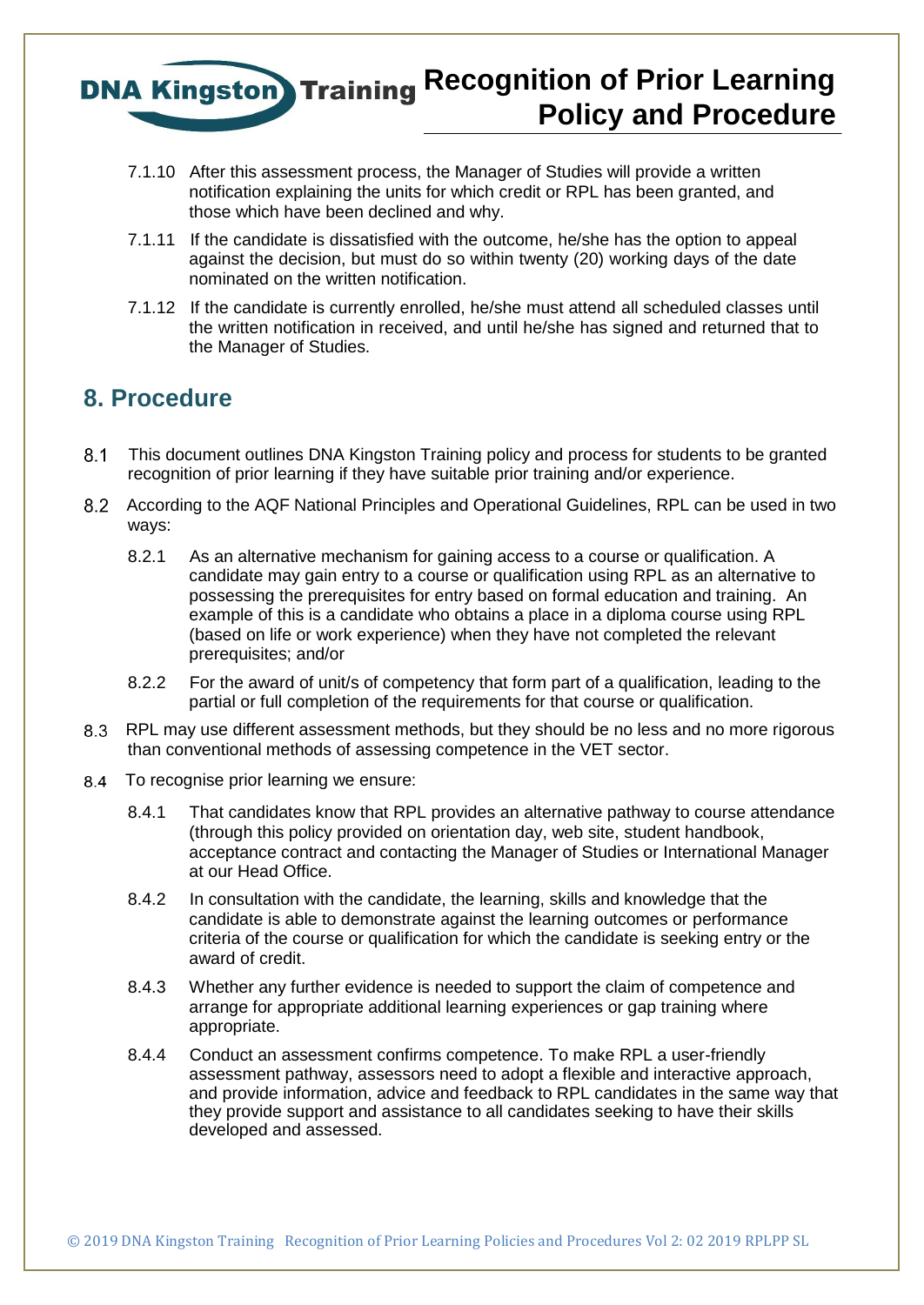- 8.5 It is particularly important when candidates are not engaged in a structured learning program that they receive advice about what is required of them and that they not be constricted by inappropriately applied paper-based or knowledge-based assessment methods.
- The nature of the support provided may differ from that which is made available to other candidates but the level and quality of that support will influence outcomes for candidates seeking RPL in the same ways as it influences other candidates.
- 8.7 Process in summary
	- 8.7.1 Applications for recognition of prior learning can be accepted if:

the student is enrolled in an approved course of DNA Kingston Training, and

the appropriate fee has been paid.

- 8.8 To start the process
	- 8.8.1 An application for Recognition of Prior Learning/Course Credit form is available from the Manager of Studies or International Manager, or Administration Staff admin@dnakingston.com.au.
- 8.10 It is intended that if an applicant thinks they may be eligible for RPL they complete the form and provided information regarding the assessment process which may be theory based, practical or both.
- 8.11 Preparation/information provision to candidate:
- 8.12 In planning for any assessment, assessors need to provide adequate information prior to, throughout and after a training and assessment experience. They need to be fully aware of the needs of the candidate, any relevant workplace personnel and the requirements of the Training Package unit of competency or qualification. Information is to be provided to the candidate about the assessment process. It will give particular advice regarding how the candidate can demonstrate their competence and any documentary evidence a candidate may wish to gather to support their application.
- Each industry has unique documents that can provide evidence of experience and competence. However, the focus of the new streamlined holistic assessment process is to focus on demonstrated skills and knowledge and not to rely on documentary evidence as the main source of evidence.
- 8.14 Some examples of documentary evidence that can support the process include:

 Licenses Brief CV or work history Certificates/results of assessment Tickets held eg forklift, crane etc Photographs of work undertaken **Diaries**  Task sheets/job sheets Log books Site training records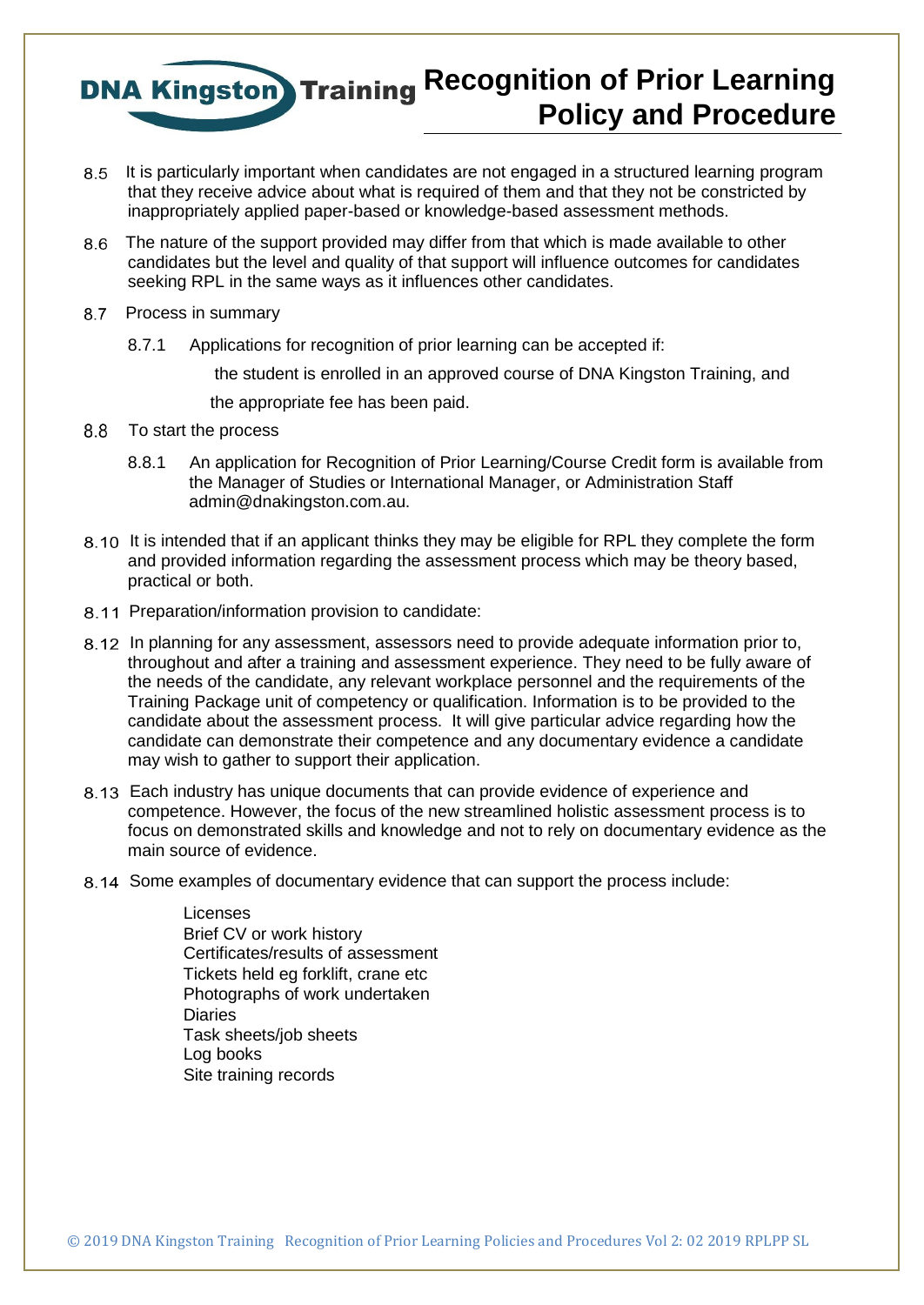

 Pay slips Membership of relevant professional associations References/letters/third party verification reports from previous employers/supervisors Industry awards Performance appraisals, Duty statements

- These items may be used to support the candidate's claim to competency throughout the RPL process. However, they should not be seen as a sole or sufficient determinant of competence, which is more properly and effectively formerly assessed through interaction, dialogue and the practical demonstration of tasks.
- First, it is necessary to extract from the Training Package the job tasks involved in the demonstration of competence, and then to group these job tasks into clusters or "skill sets". These will form the basis of the content of the assessment templates to be used throughout the different steps in the assessment process (as set out below).
- 8.17 It is usually appropriate to cluster competencies into more holistic assessment tasks, or taskbased clusters, to generate accurate evidence. Competencies that are conceived as separate in the Training Package might, for some candidates, be intimately connected in practice, and thus not easy to separate out from one another. An approach that clusters units of competency where there is commonality in content prevents duplication of assessment, and can provide for a more realistic demonstration of competence. This requires looking at a whole picture of a particular job role as it happens in industry and assessing holistically.
- This approach saves valuable time in the assessment process. After reviewing all the information, the candidate may still decide not to progress with the formal RPL assessment process by not applying for RPL.
- Following this preparatory stage of providing information to the candidate about the assessment process, and determining the job tasks and any clustering of competencies appropriate for the candidate, four stages toward RPL assessment are to be followed:

Stage 1: self evaluation completed by candidate, complete forms

Stage 2: interview with assessor preparing for assessments

Stage 3: demonstration, observation and completion of written formal assessments.

Stage 4: provision of further training and assessment if any gaps

- If DNA Kingston grants the student course credit for RPL which leads to a shortening of the student's course before the student visa is granted, the eCoE will indicate the actual net course duration for the course. If the RPL/course credit granted will not affect the duration of the course, DNA Kingston Training records the RPL/course credit in the student's file but does not need to take any other action.
- If the RPL/course credit granted will affect the duration of the course, the International Manager, records a change of course duration on PRISMS. To do this, the uses the Student Course Variation function, and indicates that the student has requested a change to the existing enrolment. The International Manager then chooses 'transfer student into same course' and then changes the end date of the course. This process will result in the creation of a new CoE (with the revised end date) and the cancellation of the original CoE. The International Manager will report the change of course duration to Department of Education via PRISMS within 14 days after the event as specified under Section 19 of the ESOS Act.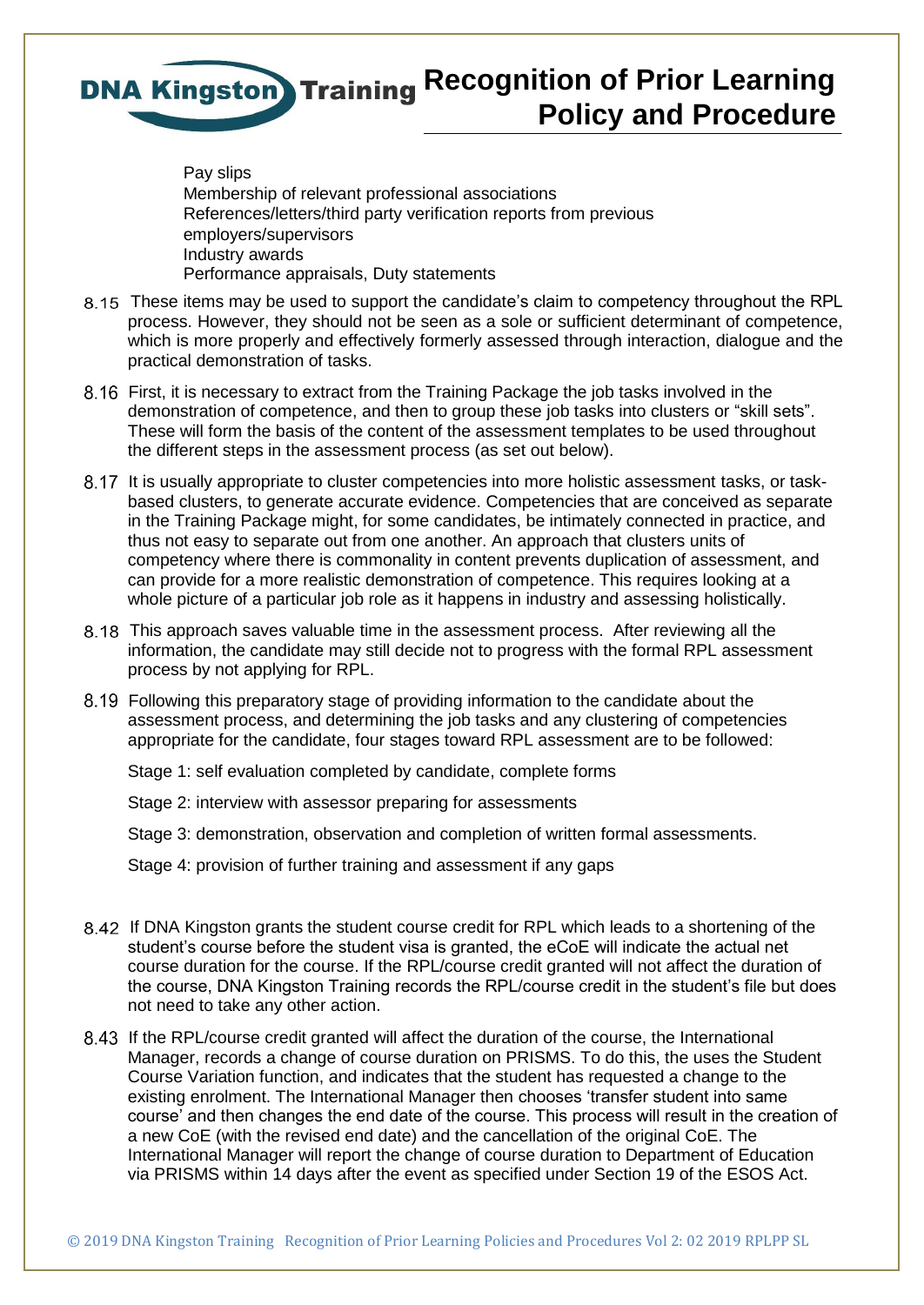

- 8.44 If RPL is granted, tuition fees to the value of that subject's worth will be deducted from the total course cost.
- 8.45 Recognition of prior learning (RPL) and any course credit given as a result of the RPL process - are applicable only to the course in which the student is enrolled at the time of applying for RPL. If a student changes courses, any RPL/course credit granted will be reassessed to ensure that it still remains appropriate.

© 2019 DNA Kingston Training Recognition of Prior Learning Policies and Procedures Vol 2: 02 2019 RPLPP SL